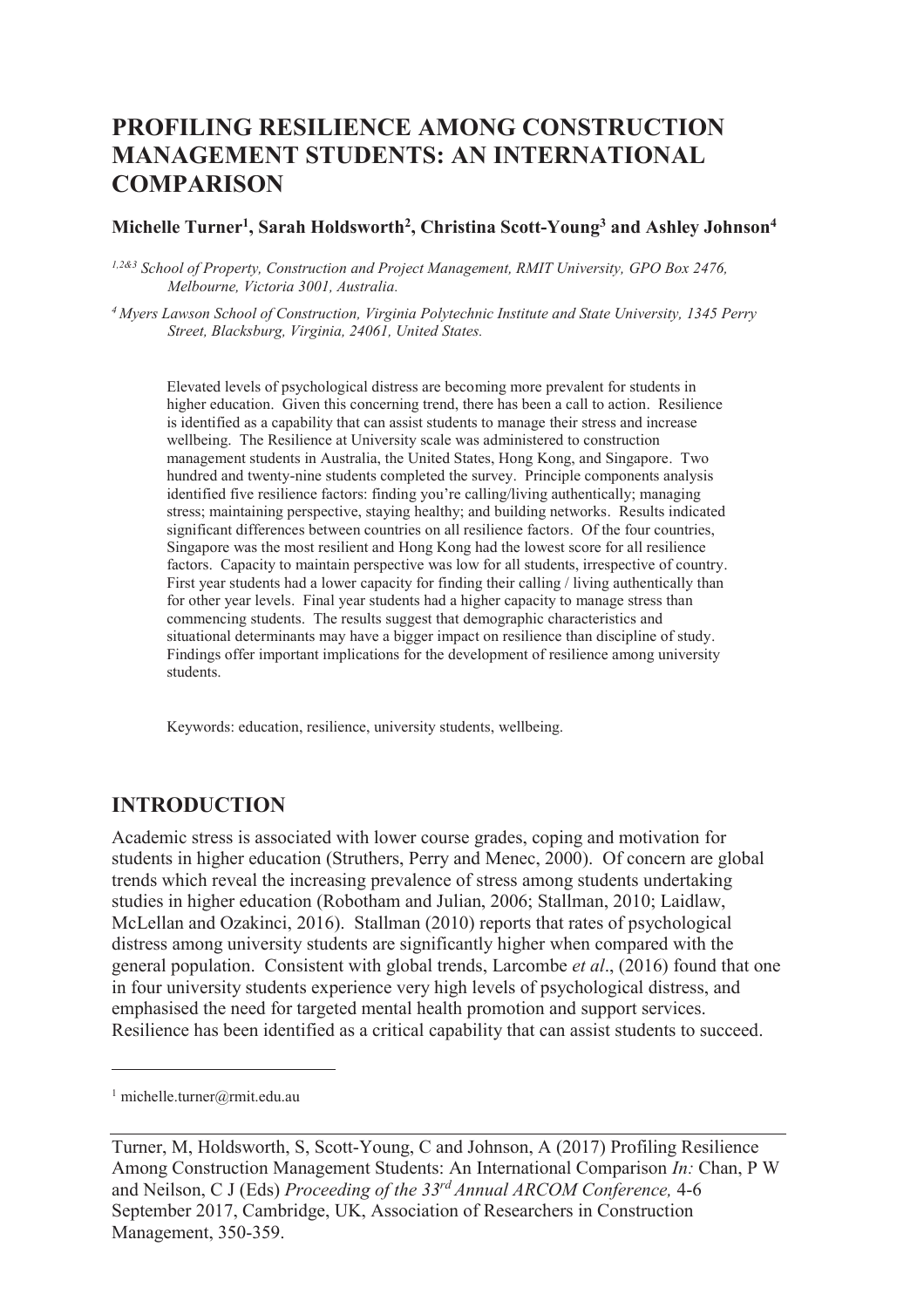Resilience is positively linked to academic engagement and achievement (Martin *et al*., 2015), and contributes to students' mental health and wellbeing (Munro and Pooley, 2009; Watson and Field, 2011; Hartley, 2013).

Resilience has been defined as an individual's ability to bounce back in the face of stress and adversity (Gerson and Fernandez, 2013; Walker, Gleaves and Grey, 2006). Holdsworth, Turner and Scott-Young (2017, p.12) contend that in an academic setting, resilience extends beyond the concept of bouncing back and is more aptly defined as 'the positive adaptation to situations of stress and adversity within the context of the situated formal or informal learning experience which enables student progress, growth, and learning' . Resilience is acknowledged as a multi-dimensional construct (Wagnild and Young, 1996; Connor and Davidson, 2003) that is contextual and will vary over the life course (Windle, 2011). Assets and resources within the individual, their life and environment facilitate a capacity to adapt in the face of stress and adversity (Windle, 2011).

Research exploring resilience in higher education has applied various methodological designs that have primarily focused on one country. These include multiple universities in one country (e.g. DeRosier, Frank, Schwartz and Leary, 2013), first year students at one university (e.g. Kotzé and Kleynhans, 2013), and one discipline at one university (e.g. Beauvais, Stewart, DeNisco and Beauvais, 2014). Resilience has been studied in disciplines like medicine, social work and nursing, but it is not well understood whether previous studies of resilience can be generalised to the construction management discipline. In recognition of this limitation, empirical research has been undertaken with students of construction management (Turner, Scott-Young and Holdsworth, 2015; Holdsworth *et al*., 2017) to better understand their resilience profile, with a view to supporting students mental health, academic engagement and achievement as well as preparing them for the imminent stressors associated with the construction industry (Bowen, Govender and Edwards, 2014; Leung, Chan and Cooper, 2015).

Higher education students undertaking studies in construction management have demonstrated strengths in three resilience-building behaviours (building networks/ interacting cooperatively, staying healthy, and living authentically), but were less skilled in maintaining perspective (Turner, Scott-Young and Holdsworth, 2015; 2016). This knowledge enables educators to respond to the resilience needs and capabilities of students, and implement strategies to support resilience development (Holdsworth *et al*., 2017). While this research has served to extend our understanding of the resilience profile of construction management students, the research is limited to one university in Australia. Given that resilience is contextual in nature (Windle, 2011) and may differ across cultures (Ungar *et al*., 2008), it is not clear whether these findings can be generalised more broadly to students undertaking construction management studies in other countries.

Very few studies of resilience have incorporated students undertaking higher education across more than one country. One exception is Pidgeon *et al*., (2014), who incorporated university students from Australia, the United States and Hong Kong. In their preliminary analysis, no significant differences were found between the dependent variables (perceived social support, psychological distress, and campus connectedness), therefore the samples were merged to create one large, international sample to explore resilience. Consequently, little is known about student resilience across cultures.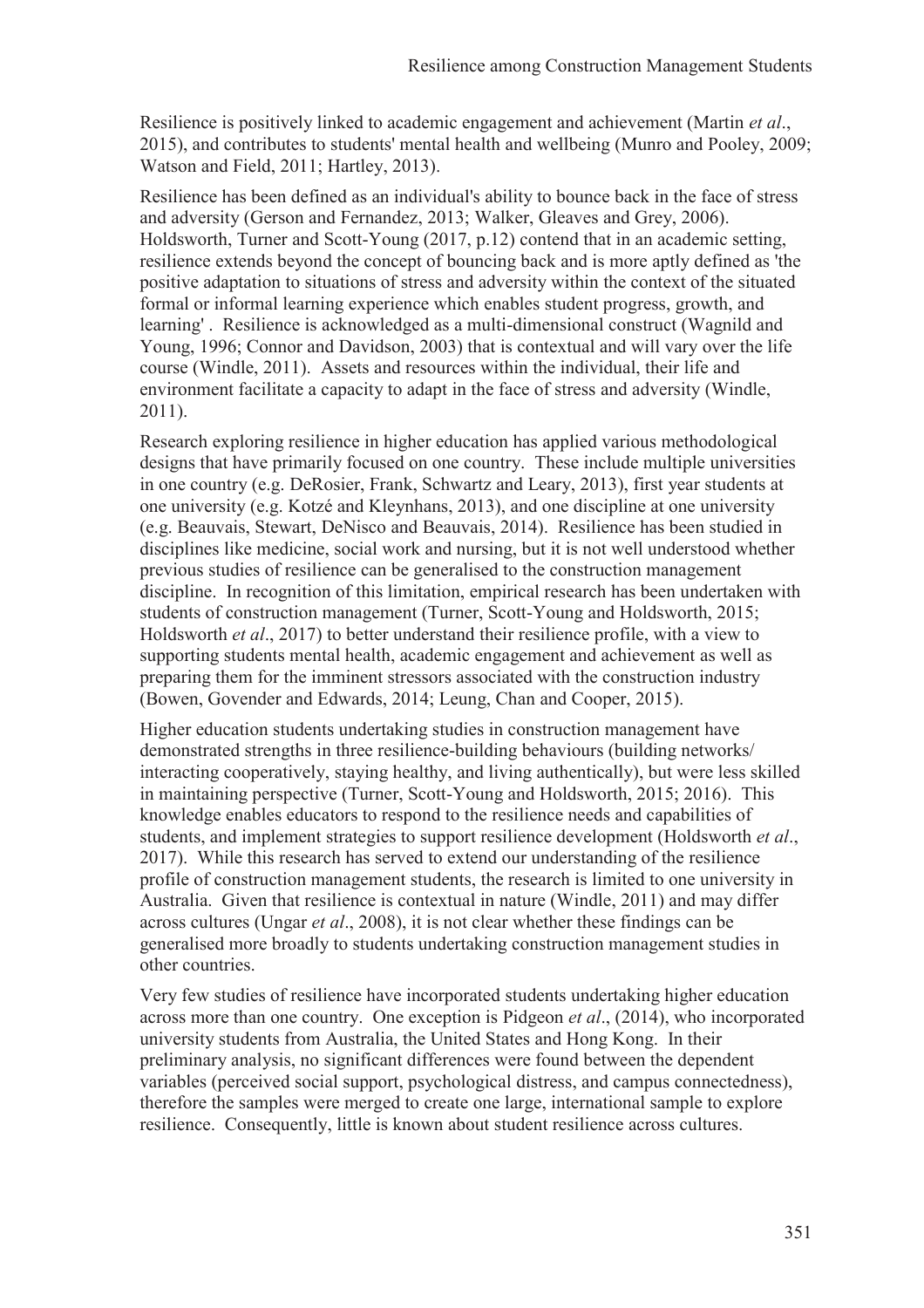## **AIM**

Although recent research has explored the resilience of students in the construction management discipline, to date, there has been an emphasis on Australian students. It is not known whether students undertaking studies in construction management in other countries share the same resilience profile as Australian students. This study aims to explore the resilience profile of students undertaking construction management across different countries. The research questions framing the research are: (1) Do construction management students share a similar resilience profile across countries? (2) What are the differences between student resilience according to country?

## **METHODS**

### **Sampling Strategy**

A purposive sampling strategy was applied to the research. Construction management students in Australia, the United States, Hong Kong, and Singapore were invited to participate in the research. All students were undertaking an undergraduate construction management program that was delivered in English. The construction management programs in Australia and the United States were delivered on a full time basis and classes were conducted during the day over the course of a semester. Hong Kong and Singapore delivered their program on a part-time basis. Their classes were held in the evening to cater for students who may be working full-time, and delivered according to an intensive mode whereby multiple classes were conducted over a shorter period of time. Participation in the research was voluntary and all data were coded to ensure participant confidentiality and anonymity.

### **Data Instrument and Analysis**

Participants completed a questionnaire that comprised of demographic questions and the Resilience at University (RAU) measure. The RAU (Turner, Holdsworth and Scott-Young, 2017) is a relatively new scale adapted from the Resilience at Work (RAW) measure (Winwood, Colon and McEwen, 2013). The RAU has 20 items and six subscales: (1) finding your calling; (2) interacting cooperatively and living authentically; (3) managing stress; (4) building networks; (5) maintaining perspective; and (6) staying healthy. The six subscales of the RAU closely replicate the seven subscales of the RAW scale as suggested by Winwood *et al*., (2013), with the grouping of the interacting cooperatively and living authentically subscales. Examples of the RAU items include 'When things go wrong with my university studies, they do not overshadow the other parts of my life', and 'I have friends at university whom I can rely on to support me when I need it'. Instructions given to participants specified that the questions referred to their experience at university, including the time spent at university, as well as the time spent on their studies outside of university. Participants were asked to indicate their agreement with the items on a seven-point Likert scale from 'strongly disagree'(0) to 'strongly agree' (6). The data were subject to principal component analysis (PCA) using varimax rotation. Cronbach's alpha coefficients and confidence intervals were calculated to ascertain the internal consistency reliability of the survey and subscales. Independentsamples t-tests and analysis of variance were applied to the data to enable a finer grained analysis of resilience according to country, gender, and year of study.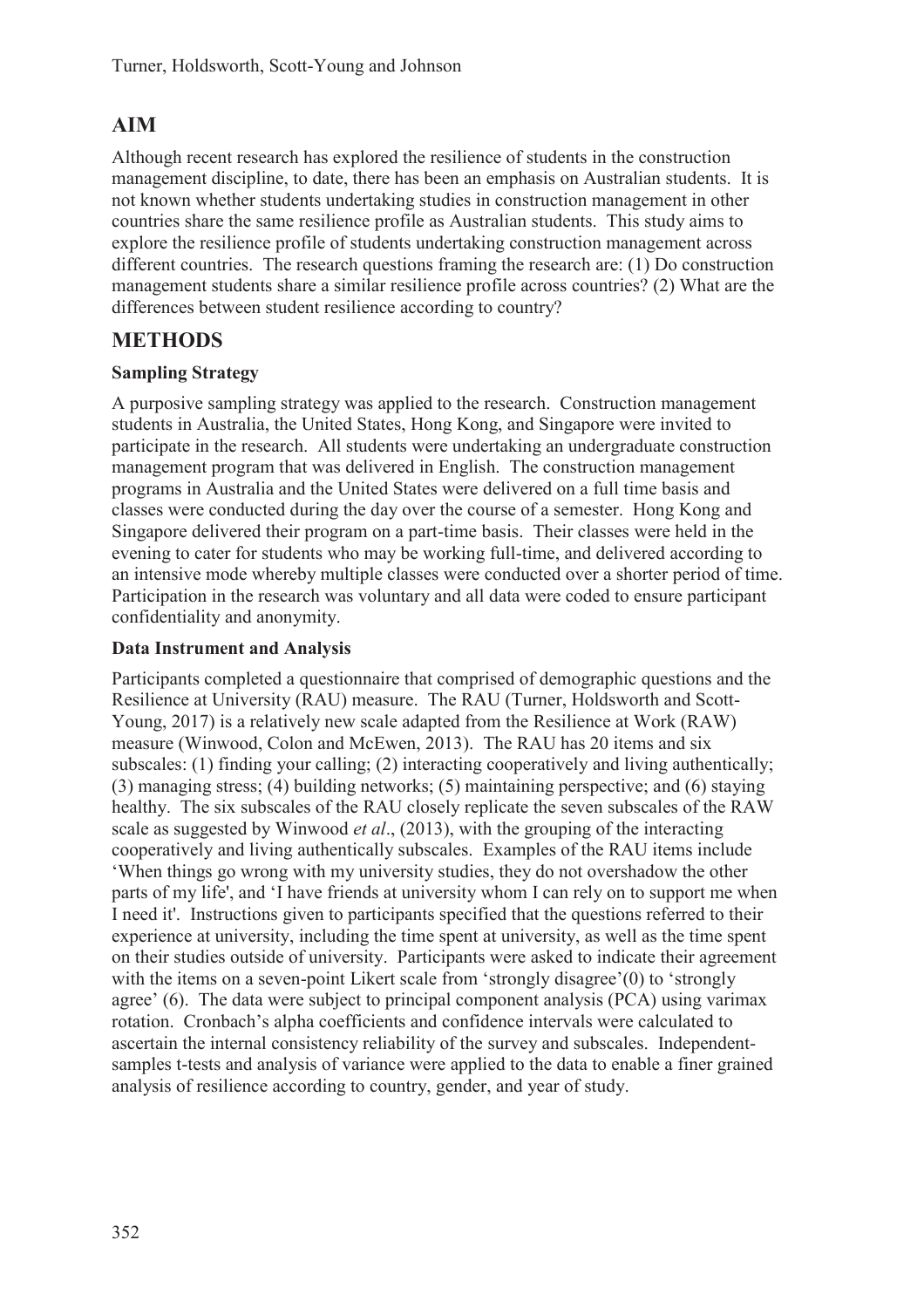### **RESULTS**

### **Participants**

Two hundred and twenty-nine students undertaking a Bachelor degree in construction management completed the survey. Fifty-three (23%) participants were from Australia, 45 (20%) were from Hong Kong, 53 (23%) were from Singapore, and 78 (34%) were from the United States. Seventy-five percent (n=171) of participants were male and 25% (n=58) were female. While the sample included participants from all year levels, just over half were undertaking their first year of study (53%). The mean age of the sample was 23 years (SD=3.1). Participants from Singapore (mean=26.5 years, SD=4.0) were slightly older than participants from Australia (mean=22.5 years, SD=2.7), Hong Kong (mean=22.6 years, SD=1.9) and the United States (mean=21.9 years, SD=1.7). All participants from Singapore worked (mean hours per week= 44.6, SD=7.0), as did the majority (96%) of participants from Hong Kong (mean hours per week= 46.6, SD=10.9). Working participants from Hong Kong and Singapore were employed in the construction industry. The majority of participants from Australia also worked (75.5%), but only parttime, with lower average weekly work hours (mean=21.6, SD=9.9). In the United States, 25% of participants worked (mean hours per week= 19.4, SD=14.3). The Australian (32%) and Singapore (49%) samples had higher numbers of international students when compared with the United States (3.8%) and Hong Kong sample (6.72%).

### **Resilience**

As 229 participants completed the 20-item scale, the subject-to-item ratio of approximately 11:1 was considered appropriate for factor analysis (Nunnally, 1978). Furthermore, the Kaiser-Meyer-Olkin Measure of Sampling Adequacy (KMO) value was 0.91, exceeding the recommended value of 0.6 (Kaiser, 1970). The Bartlett's Test of Sphericity (Bartlett, 1954) was significant (p=.000), and the correlation matrix revealed the presence of many coefficients of 0.30 and above, therefore verifying that the dataset was suitable for factor analysis.

Principal components analysis (with varmiax rotation) yielded a five-factor structure that explained 73.13% of the variance. The five-factor solution closely replicated the sixfactor structure of the RAU scale as suggested by Turner *et al*., (2017). The major difference was the grouping of the items from the finding your calling and living authentically subscales onto one factor, and the exclusion of the two-item interacting cooperatively subscale. The rotated components matrix is shown in Table 1. Factor one had an eigenvalue of 8.41 and explained 46.75% of the variance, and included all items from the finding you're calling and living authentically subscales. Factor two had an eigenvalue of 1.74 and explained 9.69% of the variance, and included all items from the managing stress subscale. Factor three had an eigenvalue of 1.20 and explained 6.69% of the variance, and included all items from the maintaining perspective subscale. Factor four had an eigenvalue of .93 and explained 5.147% of the variance, and included all items from the staying healthy subscale. Factor five had an eigenvalue of .87 and explained 4.85% of the variance, and included all items from the building networks subscale. Worthington and Whittaker (2006) contend that it is possible to retain a twoitem factor if the items are highly correlated (i.e.  $r > .70$ ) and relatively uncorrelated with other variables. Factor five met these conditions  $(r=.84)$ , while the two items of factor four had a medium correlation (r=.59) however were relatively uncorrelated with other variables. While factor four (staying healthy) did not meet the stringent conditions outlined by Worthington and Whittaker (2006), the factor was retained for further analysis as it signifies a key behaviour associated with resilience capability (Winwood *et*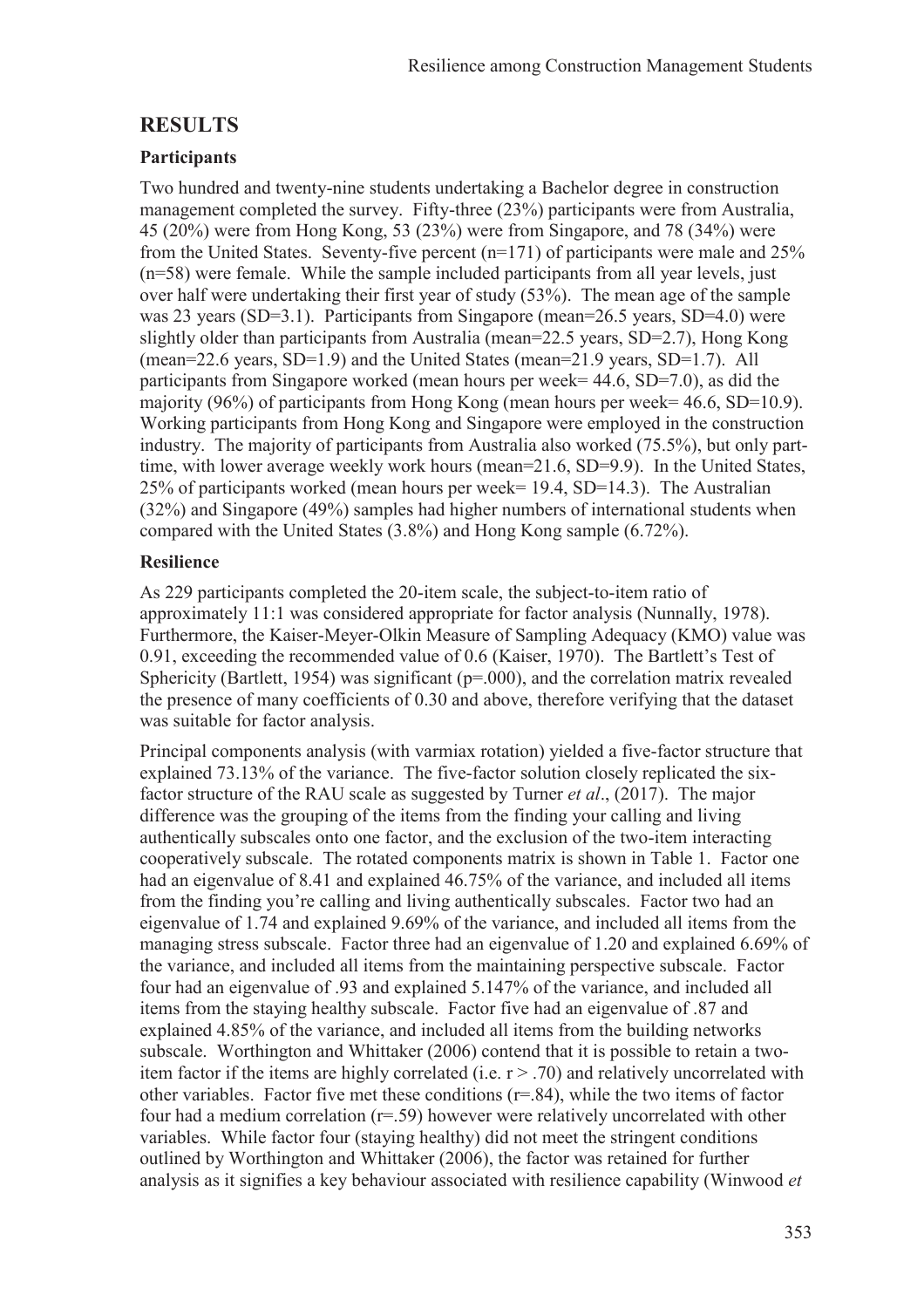*al*., 2013). The two items from the interacting cooperatively subscale were excluded from analysis due to cross loading.

*Table 1: Rotated component matrix for the resilience items* 

|                                                                                                                 |                            | Component    |      |      |         |      |
|-----------------------------------------------------------------------------------------------------------------|----------------------------|--------------|------|------|---------|------|
| Scale item                                                                                                      | Measure                    | $\mathbf{1}$ | 2    | 3    | 4       | 5    |
| The university work that I do fits well with my<br>personal values and beliefs                                  | Finding<br>your calling    | .792         | .188 | .127 | $-.017$ | .228 |
| My university is somewhere where I feel that<br>I belong.                                                       | Finding<br>your calling    | .732         | .136 | .096 | .080    | .379 |
| Generally I appreciate what I have in my<br>university environment.                                             | Finding<br>your calling    | .709         | .278 | .222 | $-.021$ | .162 |
| The university work that I do helps to fulfil<br>my sense of purpose in life.                                   | Finding<br>your calling    | .702         | .084 | .143 | .149    | .151 |
| I have important core values that I hold fast to<br>in my university life.                                      | Living<br>authentically    | .681         | .214 | .094 | .280    | .133 |
| I know my personal strengths and I use them<br>regularly at university.                                         | Living<br>authentically    | .670         | .296 | .126 | .314    | .232 |
| I am able to change my mood at university<br>when I need to.                                                    | Living<br>authentically    | .648         | .316 | .314 | .290    | .001 |
| I have developed some reliable ways to relax<br>when I am under pressure at university.                         | Managing<br>stress         | .331         | .821 | .190 | .123    | .091 |
| I have developed some reliable ways to deal<br>with the personal stress of challenging events<br>at university. | Managing<br>stress         | .364         | .737 | .181 | .263    | .172 |
| I make sure I take breaks to maintain my<br>strength and energy when I am working hard<br>at university.        | Managing<br>stress         | .281         | .712 | .298 | .201    | .106 |
| I am careful to ensure that my university work<br>does not dominate my personal life.                           | Managing<br>stress         | .086         | .697 | .292 | .122    | .166 |
| Nothing at university ever really "fazes me"<br>for long.                                                       | Maintaining<br>perspective | .216         | .236 | .816 | .018    | .123 |
| When things go wrong at university, they do<br>not overshadow the other parts of my life.                       | Maintaining<br>perspective | .166         | .265 | .752 | .075    | .093 |
| Negative people at university do not pull me<br>down.                                                           | Maintaining<br>perspective | .143         | .175 | .745 | .228    | .067 |
| I am careful about eating well and healthily.                                                                   | Staying<br>healthy         | .148         | .220 | .115 | .836    | .013 |
| I have a good level of physical fitness.                                                                        | Staying<br>healthy         | .192         | .165 | .144 | .798    | .211 |
| I have friends at university whom I can rely on<br>to support me when I need it.                                | Building<br>networks       | .387         | .181 | .115 | .128    | .834 |
| I have a strong and reliable network of<br>supportive students at university.                                   | Building<br>networks       | .366         | .195 | .167 | .133    | .825 |

Cronbach's alpha coefficients were calculated to ascertain the internal consistency reliability of the scale and subscales. The internal consistency of the resilience scale (18 items) was very good ( $\alpha$  = 0.92). All subscales (factors) demonstrated satisfactory internal consistency:  $\alpha = 0.89$  for factor 1,  $\alpha = 0.87$  for factor 2,  $\alpha = 0.78$  for factor 3,  $\alpha =$ 0.74 for factor 4,  $\alpha$  = 0.91 for factor 5.

The mean score for each of the factors were calculated according to country, as outlined in Table 2. Of the four countries, Hong Kong had the lowest score for all resilience factors. Capacity to maintain perspective was the lowest scoring factor for all students, irrespective of country. A one-way between groups analysis of variance was conducted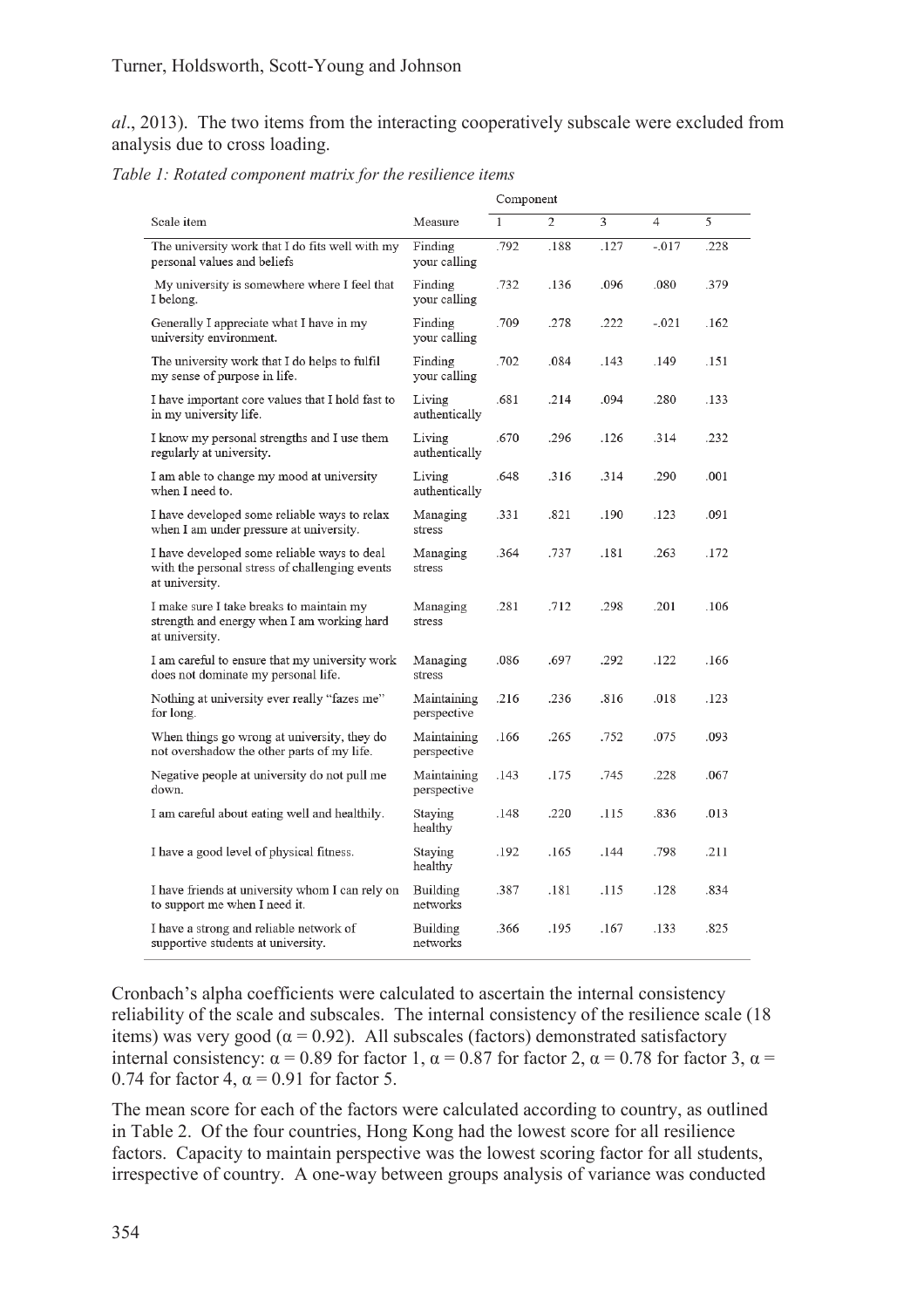to explore differences between countries. There was a significant difference for factor 1 (finding your calling and living authentically) between all countries, with the exception of Singapore and the United States:  $F(3, 215)=46.3$ ,  $p=.000$ . There was a significant difference for factor 2 (managing stress) between Australia and Singapore, Australia and the United States, Hong Kong and Singapore, and Hong Kong and the United States:  $F(3,216)=12.2$ , p=.000. There was a significant difference for factor 3 (maintaining perspective) between Hong Kong and all three countries:  $F(3,217)=7.0$ ,  $p=.000$ . There was a significant difference for factor 4 (staying healthy) between Hong Kong and all three countries:  $F(3,218)=9.3$ ,  $p=.000$ . There was a significant difference for factor 5 (building networks) between Australia and Hong Kong, Australia and the United States, Singapore and Hong Kong, and Hong Kong and the United States: F(3,218)=17.7, p=.000.

|  | Table 2: Mean scores of resilience factors according to country |  |  |
|--|-----------------------------------------------------------------|--|--|
|  |                                                                 |  |  |

|                      | Factor 1       | Factor 2        | Factor 3                | Factor 4        | Factor 5        |
|----------------------|----------------|-----------------|-------------------------|-----------------|-----------------|
| Australia            | $4.2$ (SD=.80) | $4.0$ (SD=1.27) | $3.9(SD=1.11)$          | $4.0$ (SD=1.22) | $4.3$ (SD=1.40) |
| Singapore            | $4.7$ (SD=.60) | $4.6$ (SD=.74)  | $4.2$ (SD=1.06)         | $4.5$ (SD=1.18) | $4.7$ (SD=.98)  |
| Hong Kong            | $3.3(SD=.79)$  | $3.5$ (SD=.94)  | $3.2$ (SD=.93)          | $3.3(SD=1.30)$  | $3.4$ (SD=1.12) |
| <b>United States</b> | $4.9$ (SD=.74) | $4.5$ (SD=1.04) | $3.9 \text{ (SD=1.29)}$ | $4.3(SD=1.12)$  | $5.0$ (SD=1.08) |

A one-way between groups analysis of variance was conducted to explore differences between year-of-study. There was a significant difference for factor 1 (finding your calling and living authentically) between first year students (M=4.0, SD=.97) and other year levels:  $F(4,24)=10.5$ ,  $p=.000$ . First year students had a lower capacity for their finding their calling and living authentically when compared with other year levels. There was a significant difference for factor 2 (managing stress) between first year  $(M=4.10, SD=1.07)$  and fourth year  $(M=4.73, SD=89)$  students:  $F(4.215)=2.5, p=.03$ . No significant differences were found for factor 3 (maintaining perspective) and factor 4 (staying healthy). For factor 5 (building networks), there was a significance difference between first year students (M=4.08, SD=1.28) with second year (M=5.16, SD=1.06) and fourth year (M=5.13, SD=1.08) students:  $F(4,217)=9.1$ ,  $p=.000$ .

Independent-samples t-tests were calculated to assess the differences between genders across the sample, however no significant differences were found on the five resilience factors. No significant differences were found for student status according to local or international.

## **DISCUSSION**

This study aimed to explore the resilience profile of students undertaking construction management across four countries. Results indicated clear differences across countries, with students from Singapore demonstrating the highest level of resilience, followed by the United States, Australia, and Hong Kong. Students from Singapore had the highest level of managing stress (factor 2), maintaining perspective (factor 3), and staying healthy (factor 4). Students from the United States had the highest levels of finding your calling and living authentically (factor 1) and building networks (factor 5). Students from Hong Kong were lowest on all five resilience factors. The results suggest that mode of study (full time or part time), curriculum delivery (12 week semester or intensive), and number of work hours did not appear to moderate levels of resilience. For example, the demographic characteristics of the student sample from Singapore and Hong Kong were similar, with most students working full time in the construction industry while undertaking studies on a part-time basis. The Singapore sample worked 44 hours per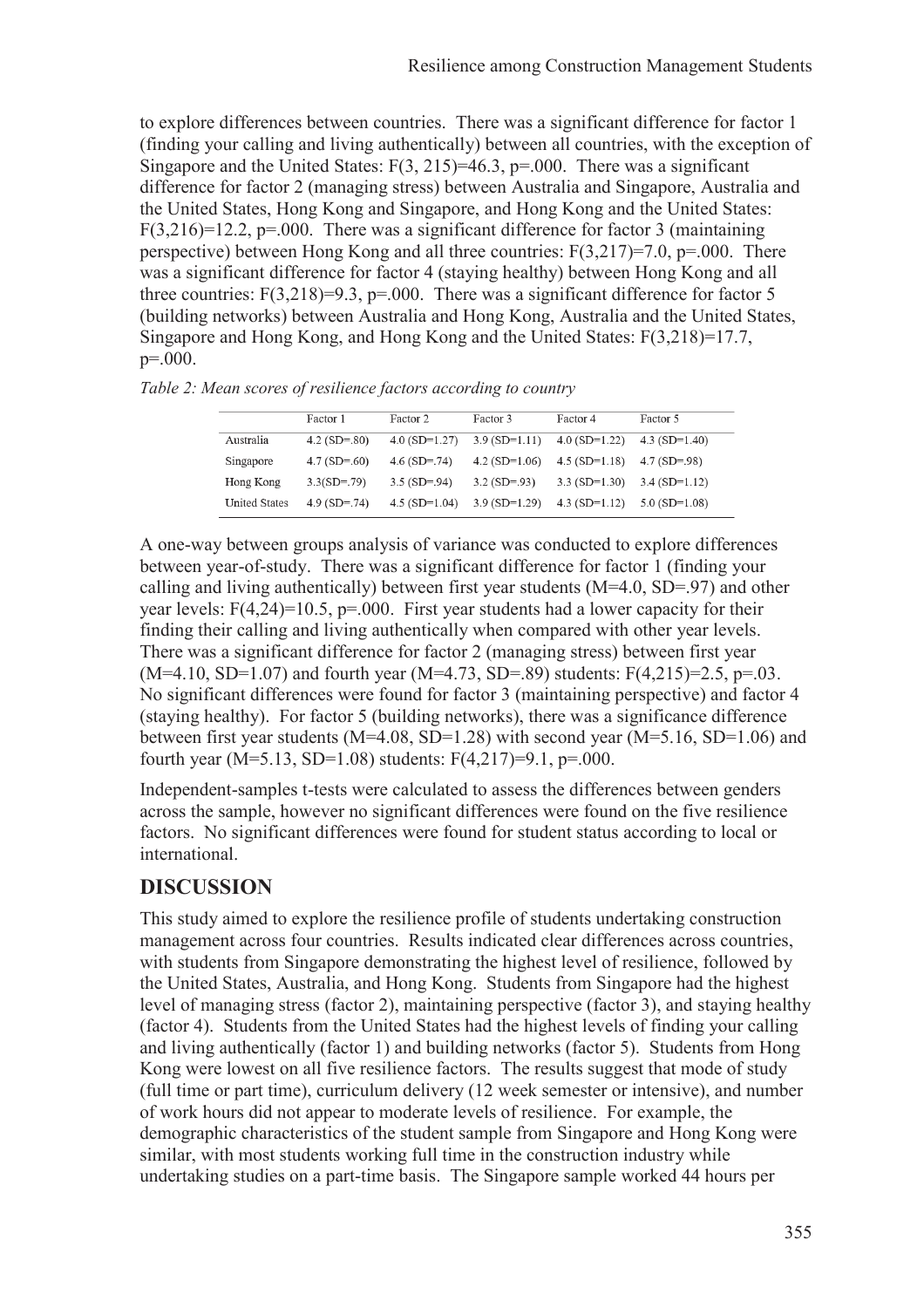week while the Hong Kong sample worked 46 hours per week. This is in contrast to students from Australia and the United States who both worked on a part time basis while undertaking full time studies. The majority of participants from Australia worked an average of 21.6 hours per week, while 25% of students from the United States worked an average of 19.4 hours per week. The results suggest that demographic characteristics (such as age and year of study) and situational determinants (such as country and culture) may have a bigger impact on resilience than discipline of study.

The variation in resilience across the four countries may have been influenced by cultural differences. The American Psychological Association (2017) identifies that an individual's culture may have an impact on how he or she communicates feelings and deals with adversity, thus shaping resilience. Furthermore, culture may influence whether and how a person connects with significant others, including extended family members and community resources. Ungar (2013) also contends that culture has a critical impact on resilience through the availability and accessibility of resources, and the meaningfulness of the resources provided. This is particularly pertinent, as assets and resources within the individual, their life and environment facilitate a capacity to adapt in the face of stress and adversity (Windle, 2011).

Cultural differences may have impacted on students' capacity to build networks. Building networks is associated with developing and maintaining personal support networks both within and outside of the university, and has been identified as a critical component of resilience (American Psychological Association, 2017; Friborg, Hjemdal, Rosenvinge and Martinussen, 2003; Grant and Kinman, 2012). The results identified that building networks (factor 5) had the biggest variance between lowest and highest mean scores, with students from the United States having the highest level (mean=5.0), followed by Singapore (mean=4.7), Australia (mean=4.3), and Hong Kong (mean=3.4). It is not well understood what cultural factors contributed to building and maintaining support networks for participants across the four countries, and this warrants further research.

Maintaining perspective is described as an individual's capacity to reframe setbacks, maintain a solution focus, and manage negativity (Winwood *et al*., 2013). In an academic setting, the ability to maintain perspective supports learning and growth and is inherently related to resilience (Holdsworth *et al*., 2017). Maintaining perspective was the lowest resilience factor for all countries, however students from Singapore (mean=4.2) demonstrated a higher capacity compared with students from Australia and the United States (mean=3.9), and Hong Kong (mean=3.2). This may be an area of resilience development which educators can usefully target through the integration of perspectivebuilding strategies into the curriculum.

Learning from past experiences has been identified as a resilience building strategy (American Psychological Association, 2017; Beyond Blue, 2016), and results of this study suggest that level of resilience improved with age. First year students had a lower capacity for finding your calling and living authentically (factor 1), managing stress (factor 2), and building networks (factor 5) when compared with fourth year students. Furthermore, the sample from Singapore was approximately four years older than the sample from Australia, Hong Kong and the United States. It is possible that age and experience may have contributed towards higher levels of resilience in the Singapore sample when compared with the other countries.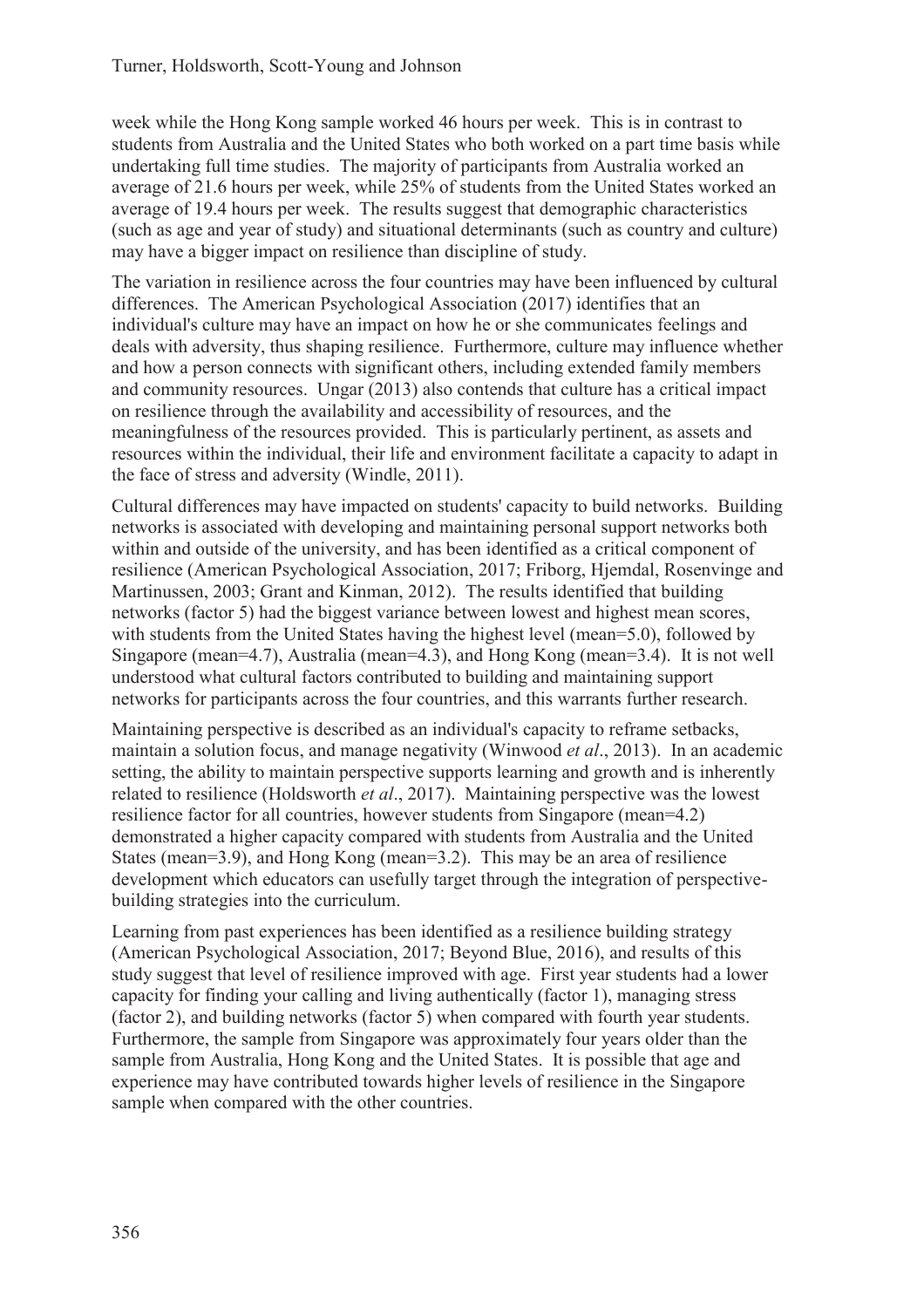## **CONCLUSIONS**

This research contributes to our understanding of resilience for students undertaking studies in construction management. Results indicated that there were distinct differences between countries. Further research is required to better understand the factors contributing to these findings. Future research may incorporate student interviews in order to gain a more in-depth understanding of the country-specific situational determinants that shape student resilience. Future research may also usefully identify which resources are considered important for resilience development across cultures, and explore whether these resources are readily available to students.

These findings have implications for educators of the construction management discipline. The results suggest that demographic characteristics and situational determinants may have a bigger impact on resilience than discipline of study. Based on this premise, resilience-building resources and strategies which are culturally nuanced could be usefully implemented in the first year curriculum such as: stress management (such as mindfulness and relaxation training); reframing setbacks and maintaining perspective; and building university support networks that facilitate an earlier adjustment for new students and mitigate the negative impacts of transition stress and anxiety. The continued scaffolding of resilience strengths-based training throughout the curriculum in subsequent years is likely to further consolidate student well-being and establish positive habits which can be transferred by university graduates into their work environment.

The sample of this study was limited to construction management students from four countries. Given that one university from each country participated in the research, the results are not able to be generalised to construction management students of the four participating countries. Furthermore, the focus was on undergraduate students, therefore the results cannot be generalised to postgraduate students. Despite these limitations, the research offers new insights into the resilience of students undertaking studies in higher education and contributes to efforts to support academic success and student wellbeing.

### **REFERENCES**

- American Psychological Association (2017) The Road to Resilience. American Psychological Association. Available from: http://www.apa.org/helpcenter/road-resilience.aspx. [Accessed 29th March 2017].
- Bartlett, M S (1954) A note on the multiplying factors for various chi square approximations. *Journal of Royal Statistical Society*, **16**(Series B), 296–298.
- Beauvais, A M, Stewart, J G, DeNisco, S and Beauvais, J E (2014) Factors related to academic success among nursing students: A descriptive correlational research study. *Nurse Education Today*, **34**(6), 918-923
- Beyond Blue (2016) *Building Resilience.* Beyond Blue. Available from https://healthyfamilies.beyondblue.org.au/healthy-homes/building-resilience [Accessed 29th March 2017].
- Bowen, P, Govender, R and Edwards, P (2014) Structural equation modeling of occupational stress in the construction industry. *Journal of Construction Engineering and Management*, **140**(9), 04014042.
- Connor, K M and Davidson, J R (2003) Development of a new resilience scale: The Connor-Davidson Resilience Scale (CD-RISC). *Depression and Anxiety*, **18**(2), 76-82
- DeRosier, M E P, Frank, E P, Schwartz, V M D and Leary, K A P (2013) The potential role of resilience education for preventing mental health problems for college students. *Psychiatric Annals*, **43**(12), 538-544.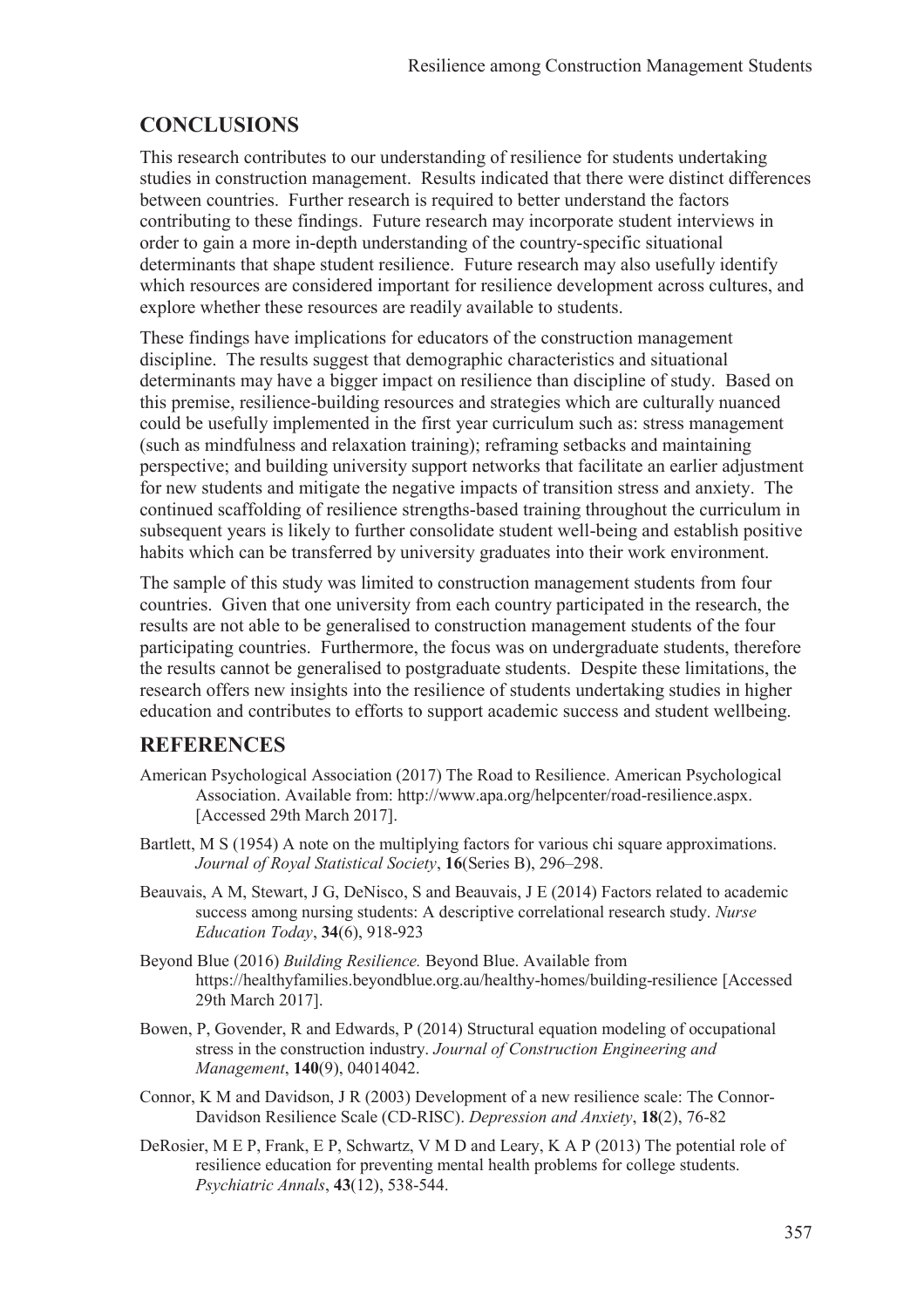- Friborg, O, Hjemdal, O, Rosenvinge, J and Martinussen, M (2003) A new rating scale for adult resilience: What are the central protective resources behind healthy adjustment? *International Journal of Methods in Psychiatric Research*, **12**, 65-76.
- Gerson, M W and Fernandez, N (2013) PATH: A program to build resilience and thriving in undergraduates. *Journal of Applied Social Psychology*, **43**(11), 2169-2184.
- Grant, L and Kinman, G (2012) Enhancing wellbeing in social work students: Building resilience in the next generation. *Social Work Education: The International Journal*, **31**(5), 605- 621.
- Hartley, M T (2013) Investigating the relationship of resilience to academic persistence in college students with mental health issues. *Rehabilitation Counseling Bulletin*, **56**(4), 240-250.
- Holdsworth, S, Turner, M and Scott-Young, C M (2017) Not drowning, waving. Resilience and university: A student perspective. *Studies in Higher Education*, 1-17.
- Kaiser, H F (1970) A second generation little jiffy. *Psychometrika*, **35**(4), 401-415.
- Kotzé, M and Kleynhans, R (2013) Psychological well-being and resilience as predictors of firstyear students' academic performance. *Journal of Psychology in Africa*, **23**(1), 51-60.
- Laidlaw, A, McLellan, J and Ozakinci, G (2016) Understanding undergraduate student perceptions of mental health, mental well-being and help-seeking behaviour. *Studies in Higher Education*, **41**(12), 2156-2168.
- Larcombe, W, Finch, S, Sore, R, Murray, C M, Kentish, S, Mulder, R A, Lee-Stecum, P, Baik, C, Tokatlidis, O and Williams, D A (2016) Prevalence and socio-demographic correlates of psychological distress among students at an Australian university. *Studies in Higher Education*, **41**(6), 1074-1091.
- Leung, M-Y, Chan, I Y S and Cooper, C L (2015) *Stress Management in the Construction Industry*. Chichester, West Sussex: Wiley Blackwell.
- Martin, A J, Bottrell, D, Armstrong, D, Mansour, M, Ungar, M, Liebenberg, L and Collie, R J (2015) The role of resilience in assisting the educational connectedness of at-risk youth: A study of service users and non-users. *International Journal of Educational Research*, **74**, 1-12.
- Munro, B and Pooley, J (2009) Differences in resilience and university: adjustment between school leaver and mature entry university students. *The Australian Community Psychologist*, **21**(1), 50-61.
- Nunnally, J O (1978) *Psychometric Theory*. New York, NY: McGraw-Hill.
- Pidgeon, A M, Rowe, N F, Stapleton, P, Magyar, H B and Lo, B C Y (2014) Examining characteristics of resilience among university students: An international study. *Open Journal of Social Sciences*, **2**, 14-22.
- Robotham, D and Julian, C (2006) Stress and the higher education student: a critical review of the literature. *Journal of Further and Higher Education*, **30**(2), 107-117.
- Stallman, H M (2010) Psychological distress in university students: A comparison with general population data. *Australian Psychologist*, **45**(4), 249-257
- Struthers, C W, Perry, R and Menec, V (2000) An examination of the relationship among academic stress, coping, motivation and performance in college. *Research in Higher Education*, **41**(5), 581-592.
- Turner, M, Holdsworth, S and Scott-Young, C M (2017) Resilience at university: The development and testing of a new measure. *Higher Education Research & Development*, 36(2), 386-400.